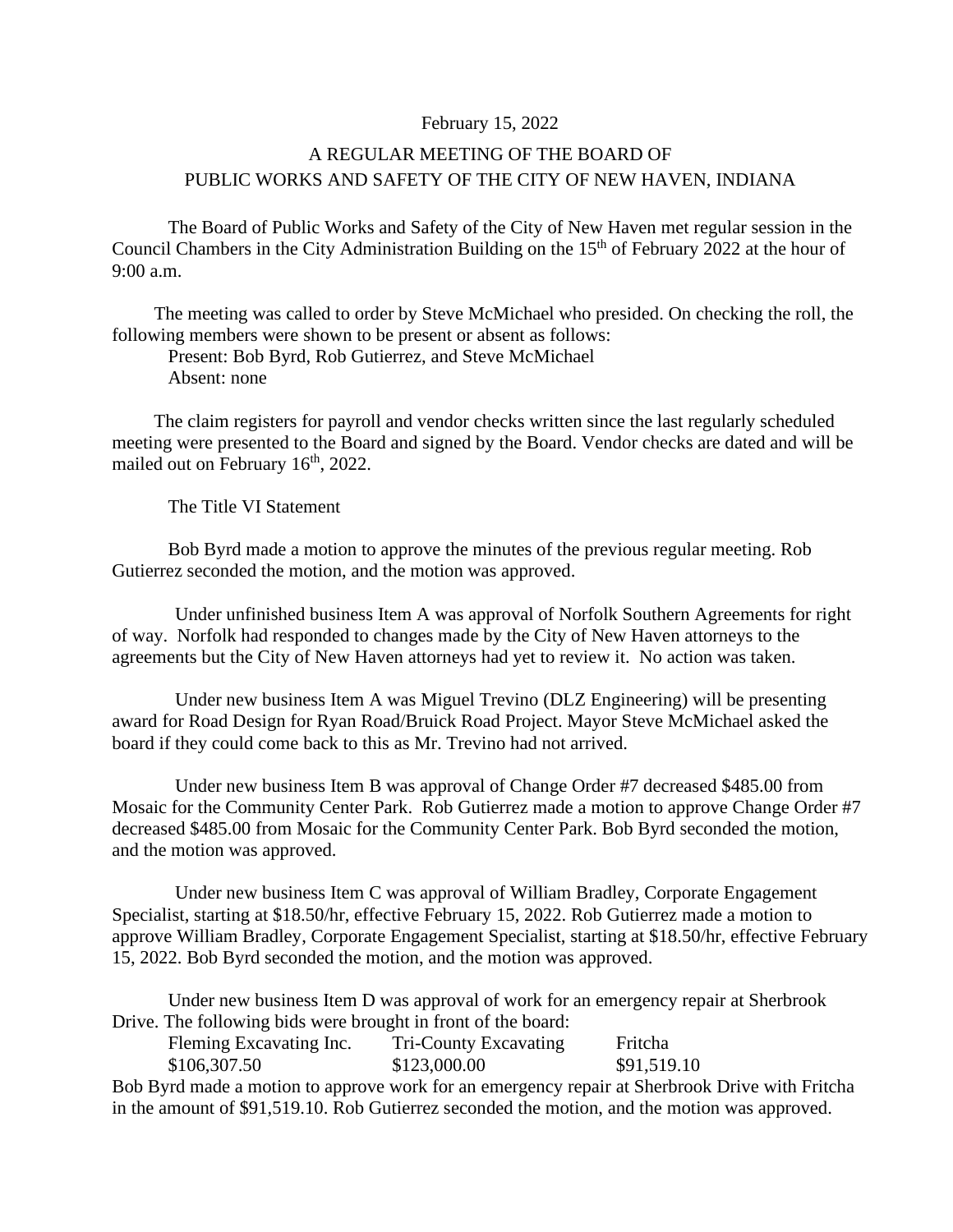Under new business Item E i was the approval of Change Order #9 in the amount of \$9,980.32 for installation of trench drain for Landin Road (Des #1901812). Rob Gutierrez made a motion to approve Change Order #9 in the amount of \$9,980.32 for installation of trench drain for Landin Road (Des #1901812). Bob Byrd seconded the motion, and the motion was approved.

Under new business Item F i 1 was the approval of VS Engineering Invoice #210461903 in the amount of \$77,326.88 for Woodmere Dr. Reconstruction-Utility Coordination, Roadway Design, Permitting and Direct Expenses. Bob Byrd made a motion to approve VS Engineering Invoice #210461903 in the amount of \$77,326.88 for Woodmere Dr. Reconstruction-Utility Coordination, Roadway Design, Permitting and Direct Expenses. Rob Gutierrez seconded the motion, and the motion was approved.

Under new business Item F i 2 was the approval of VS Engineering Invoice #481201 in the amount of \$12,542.50 for Lincoln Hwy Trail and Water Main (SP-2021-02). Bob Byrd made a motion to approve VS Engineering Invoice #481201 in the amount of \$12,542.50 for Lincoln Hwy Trail and Water Main (SP-2021-02). Rob Gutierrez seconded the motion, and the motion was approved.

Under new business Item F i 3 was the approval of VS Engineering Invoice #461901 in the amount of \$21,100.00 for Woodmere Dr. Reconstruction- New Haven. Rob Gutierrez made a motion to approve VS Engineering Invoice #461901 in the amount of \$21,100.00 for Woodmere Dr. Reconstruction- New Haven. Bob Byrd seconded the motion, and the motion was approved.

Under new business Item F i 4 was the approval of VS Engineering Invoice #461902 in the amount of \$25,600.00 for Woodmere Dr. Reconstruction- New Haven. Rob Gutierrez made a motion to approve VS Engineering Invoice #461902 in the amount of \$25,600.00 for Woodmere Dr. Reconstruction- New Haven. Bob Byrd seconded the motion, and the motion was approved.

Under new business Item F ii 1 was the approval of Wessler Enginering Invoice #38409 in the amount of \$2,480.00 for Water and Wastewater Asset Management Plan. Bob Byrd made a motion to approve Wessler Enginering Invoice #38409 in the amount of \$2,480.00 for Water and Wastewater Asset Management Plan. Rob Gutierrez seconded the motion, and the motion was approved.

Under new business Item F ii 2 was the approval of Wessler Enginering Invoice #38405 in the amount of \$5,160.00 for New Haven Tanglewood Sanitary Sewer (SSIP-2019-01). Rob Gutierrez made a motion to approve Wessler Enginering Invoice #38405 in the amount of \$5,160.00 for New Haven Tanglewood Sanitary Sewer (SSIP-2019-01). Bob Byrd seconded the motion, and the motion was approved.

Under new business Item F ii 3 was the approval of Wessler Enginering Invoice #38408 in the amount of \$5,031.25 for New Haven Edgerton Rd Water Main & Booster Station (WP-2021-01). Bob Byrd made a motion to approve Wessler Enginering Invoice #38408 in the amount of \$5,031.25 for New Haven Edgerton Rd Water Main & Booster Station (WP-2021-01). Rob Gutierrez seconded the motion, and the motion was approved.